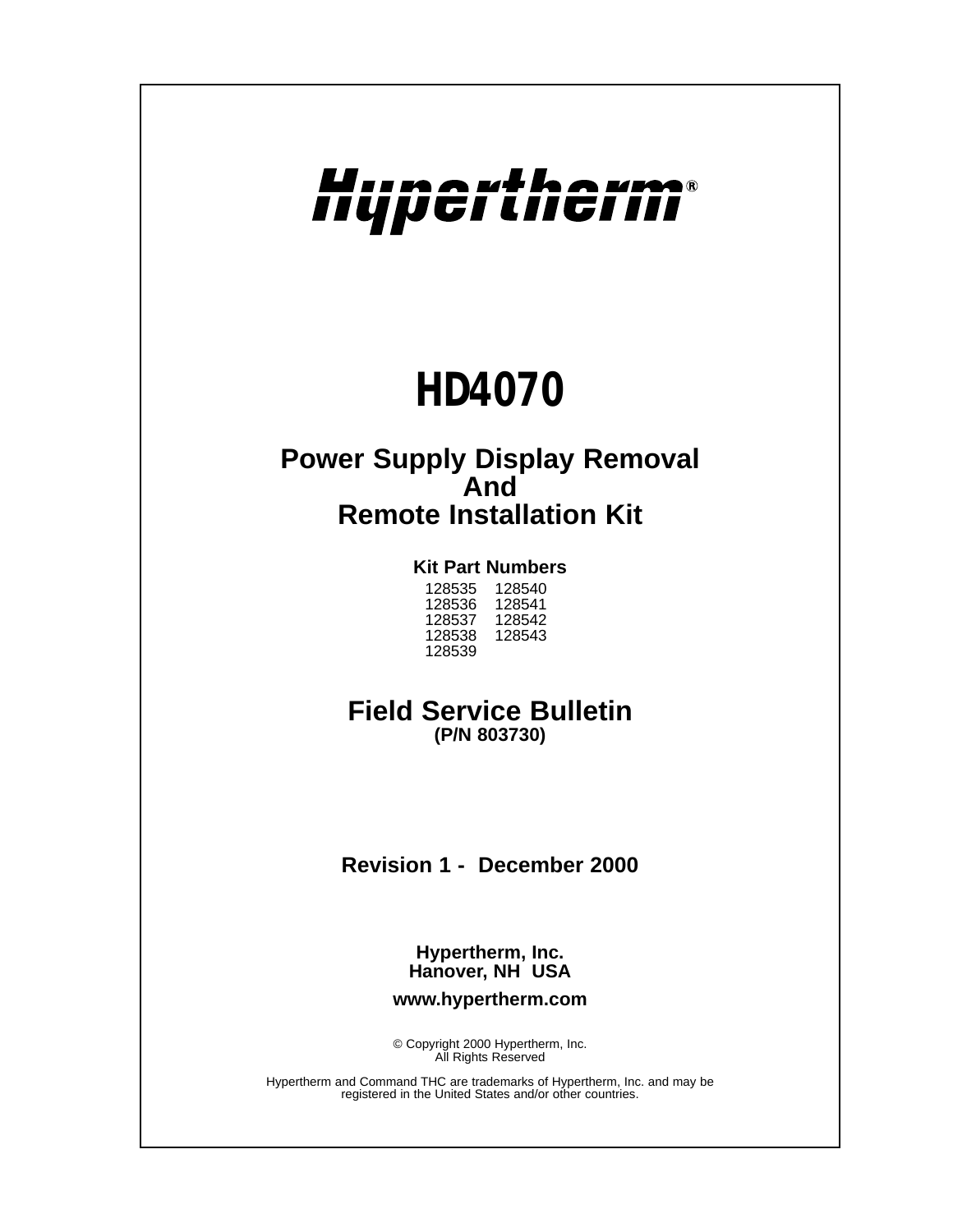#### *Hypertherm, Inc.*

*Etna Road, P.O. Box 5010 Hanover, NH 03755 USA 603-643-3441 Tel (Main Office) 603-643-5352 Fax (All Departments) 800-643-9878 Tel (Technical Service) 800-737-2978 Tel (Customer Service)* 

#### *Hypertherm Automation*

*5 Technology Drive West Lebanon, NH 03755 USA 603-298-7970 Tel 603-298-7977 Fax*

#### *Hypertherm Plasmatechnik GmbH*

*Technologiepark Hanau Rodenbacher Chaussee 6 63457 Hanau-Wolfgang, Deutschland 49 6181 58 2100 Tel 49 6181 58 2134 Fax 49 6181 58 2123 (Technical Service)*

#### *Hypertherm Singapore Pte Ltd*

*No. 19 Kaki Bukit Road 2 K.B. Warehouse Complex Singapore 417847, Republic of Singapore 65 841 2489 Tel 65 841 2490 Fax 65 841 2489 (Technical Service)*

#### *Japan*

*Shinjuku Park Tower, 30th Floor 3-7-1 Nishi-Shinjuku, Shinjuku-ko, Tokyo 163-1030 Japan 81 03 5326 3142 Tel 81 03 5326 3001 Fax* 

#### *Hypertherm UK Ltd*

*9 Berkeley Court, Manor Park Runcorn, Cheshire, England WA7 1TQ 44 1928 579 074 Tel 44 1928 579 604 Fax* 

#### *France*

*15 Impasse des Rosiers 95610 Eragny, France 0805 050 111 Tel 0805 050 222 Fax* 

#### *Hypertherm S.r.L.*

*Via Torino 2 20123 Milano, Italia 39 02 725 46 312 Tel 39 02 725 46 400 Fax 39 02 725 46 314 (Technical Service)*

#### *Hypertherm B.V.*

*Burg. Haverkampstraat 13 7091 CN Dinxperlo, Nederland 31 315 655866 Tel 31 315 655886 Fax*

#### *Hypertherm B.V. (ETSO)*

*Vaartveld 9 4704 SE Roosendaal, Nederland 00 800 49 73 7843 – toll-free in Europa 31 165 596900 Tel 31 165 596901 Fax*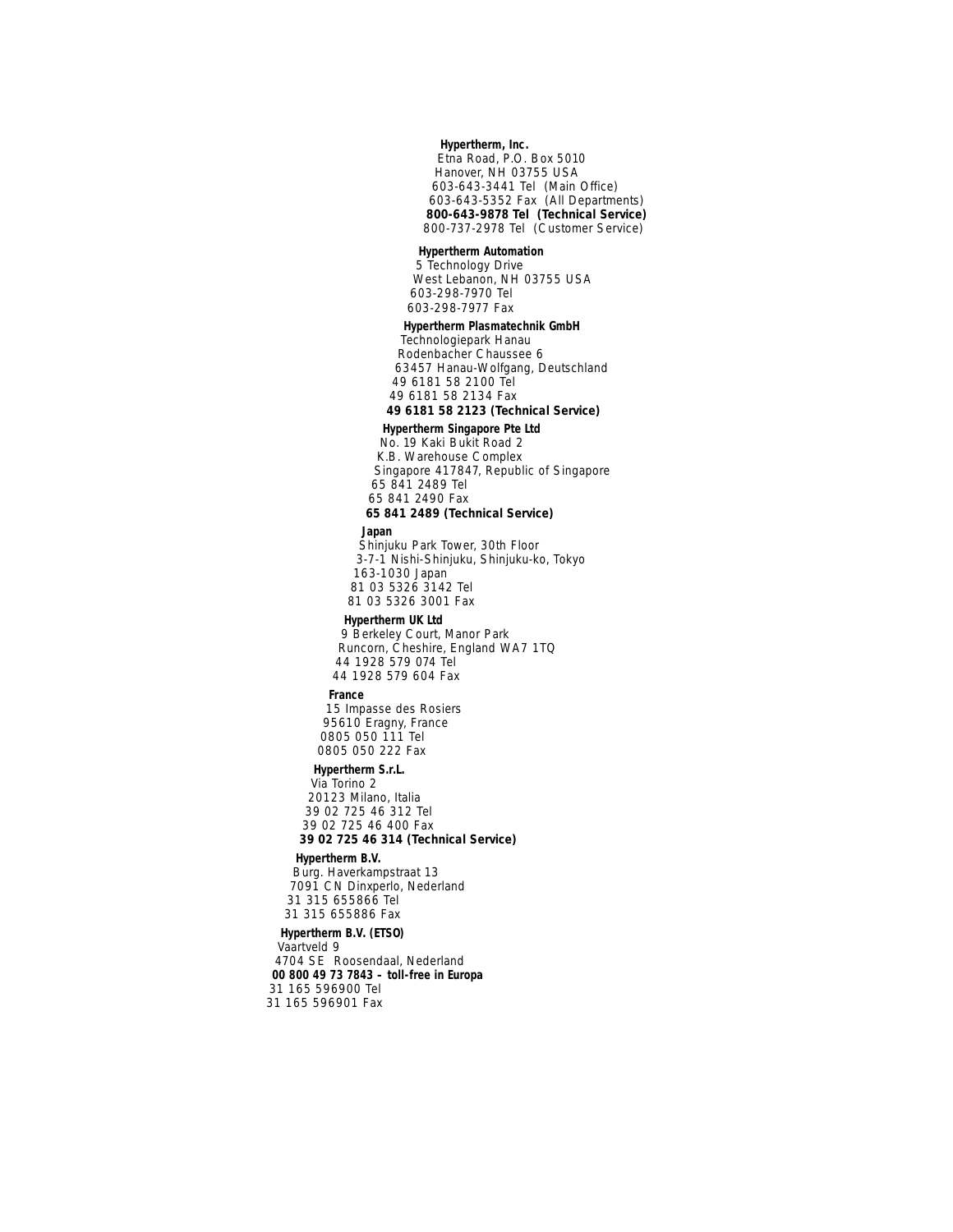## **Kit Contents**

| 001736 HD4070 Display Cover            |
|----------------------------------------|
| 075499 Screw, 6-32 (4)                 |
| Cable (See instructions for cable P/N) |
| 803730 Instructions                    |

## **Purpose**

This kit provides parts and instructions to remove the display from the power supply and mount it remotely.

**NOTE: The HD4070 system can only support one touch screen display, either local or remote. Installing displays at both locations on one system may cause malfunctions or damage.**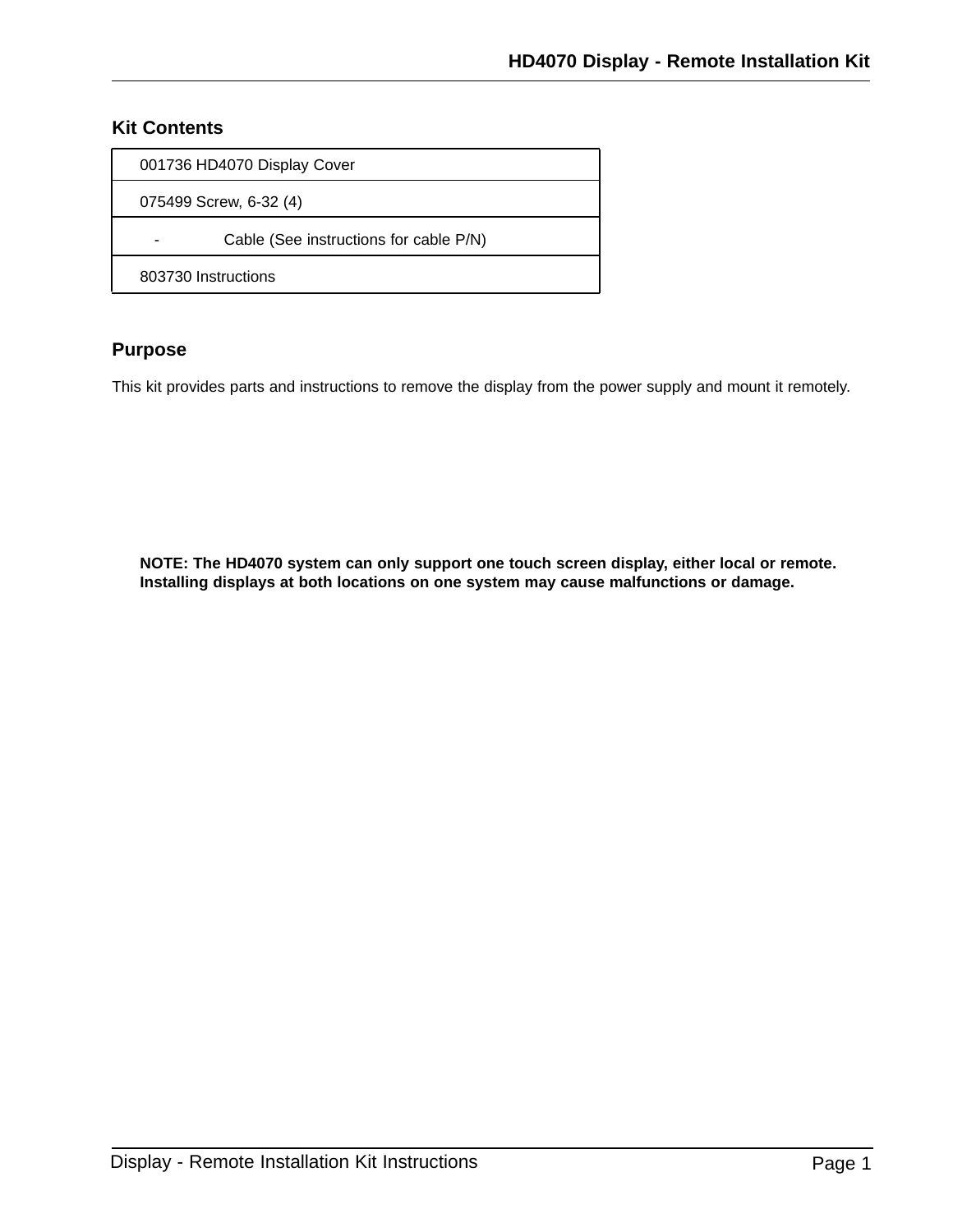## **WARNING**



### **ELECTRIC SHOCK CAN KILL**

**Turn off the power supply before removing any access cover. If the power supply is directly connected to a line disconnect box, switch the line disconnect to OFF (O). In the U.S., use a "lock-out / tag-out" procedure until the service or maintenance work is complete. In other countries, follow appropriate national or local safety procedures.**

**All work must be performed by a Hypertherm Distributor or a qualified technician.**

### **Procedure**

- 1. Turn off the power to the power supply.
- 2. Remove the the top panel from the power supply.
- 3 Remove the display from the power supply as shown below.

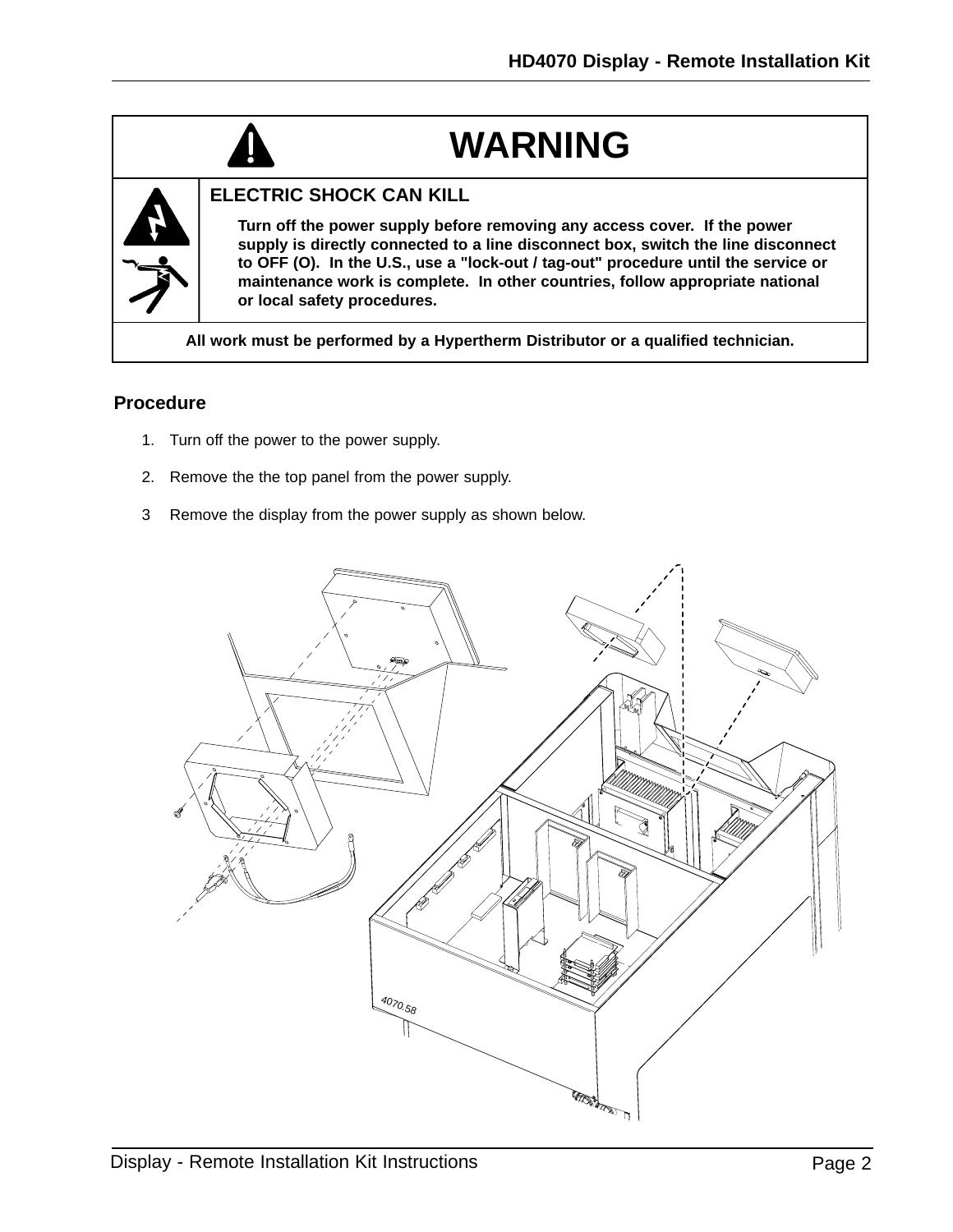- 4 Remove the cable from the J16 connector on the breakout PC board as shown below.
- 5 Reposition the jumper blocks on the J23 and J24 connectors on the breakout PC board as shown below.



## **WARNING**

**STATIC ELECTRICITY CAN DAMAGE CIRCUIT BOARDS • Put on a grounded wrist strap BEFORE handling PC boards.**



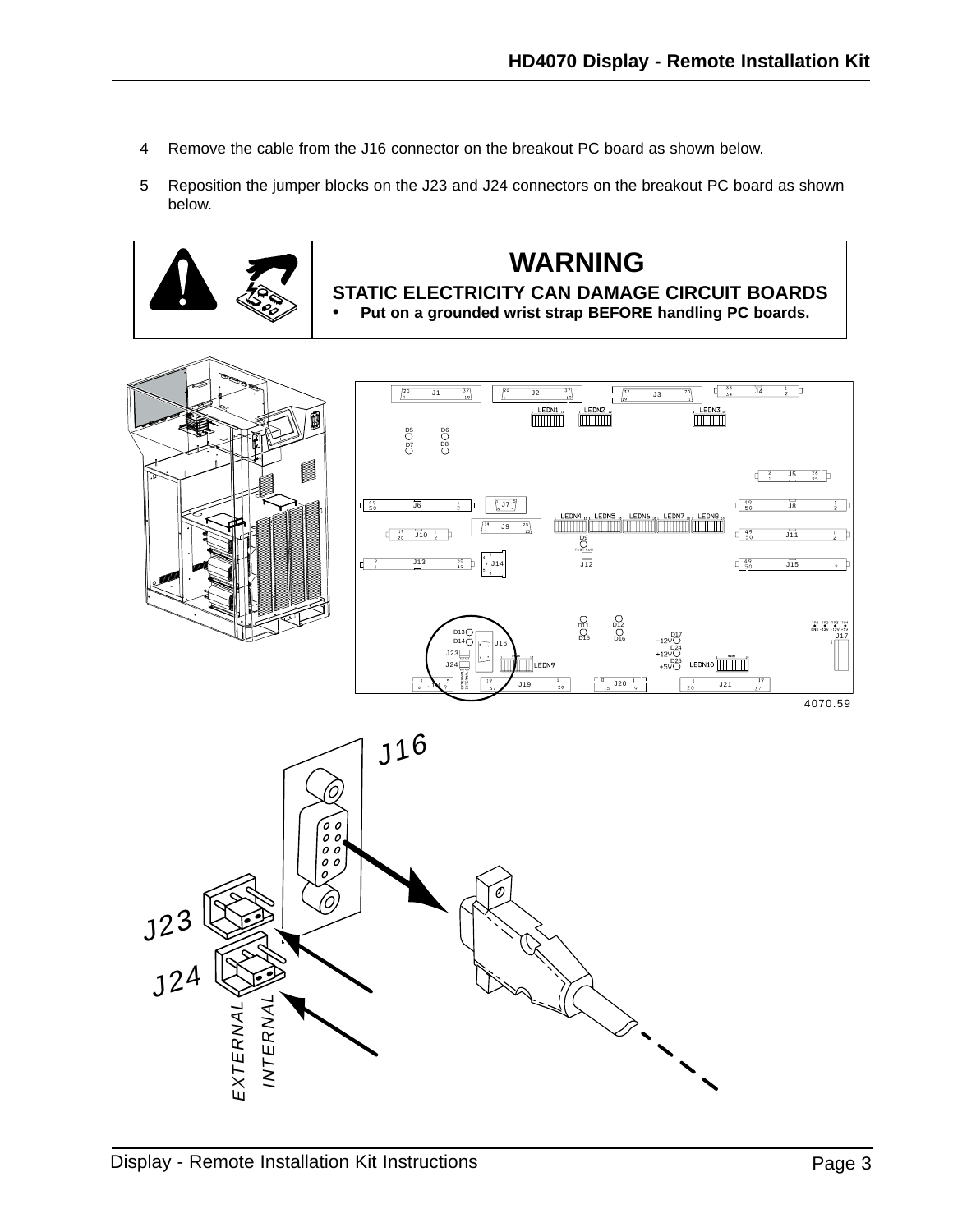

7 Install the panel into the power supply as shown below. Install the top panel onto the power supply.

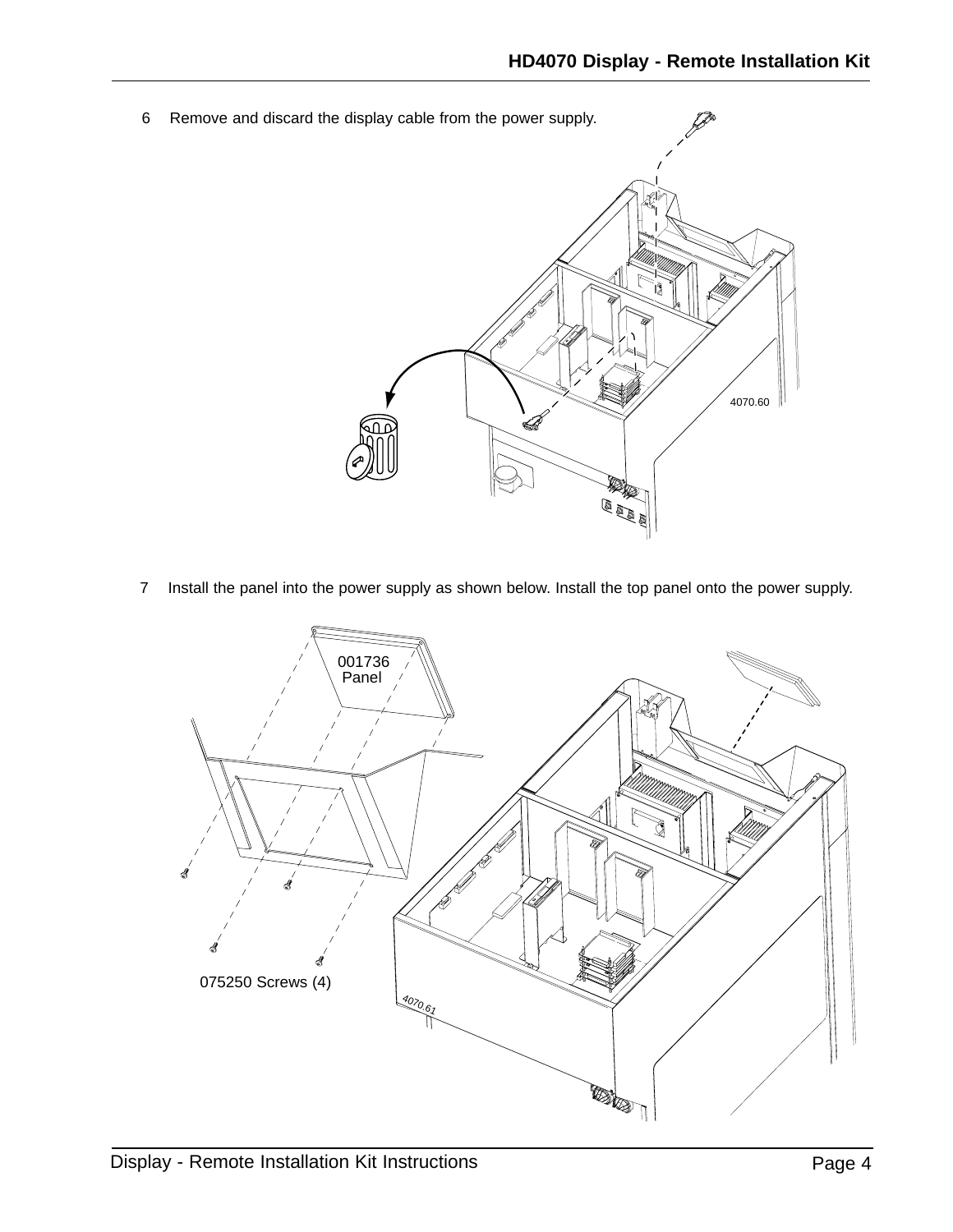8 Mount the remote display as shown below.